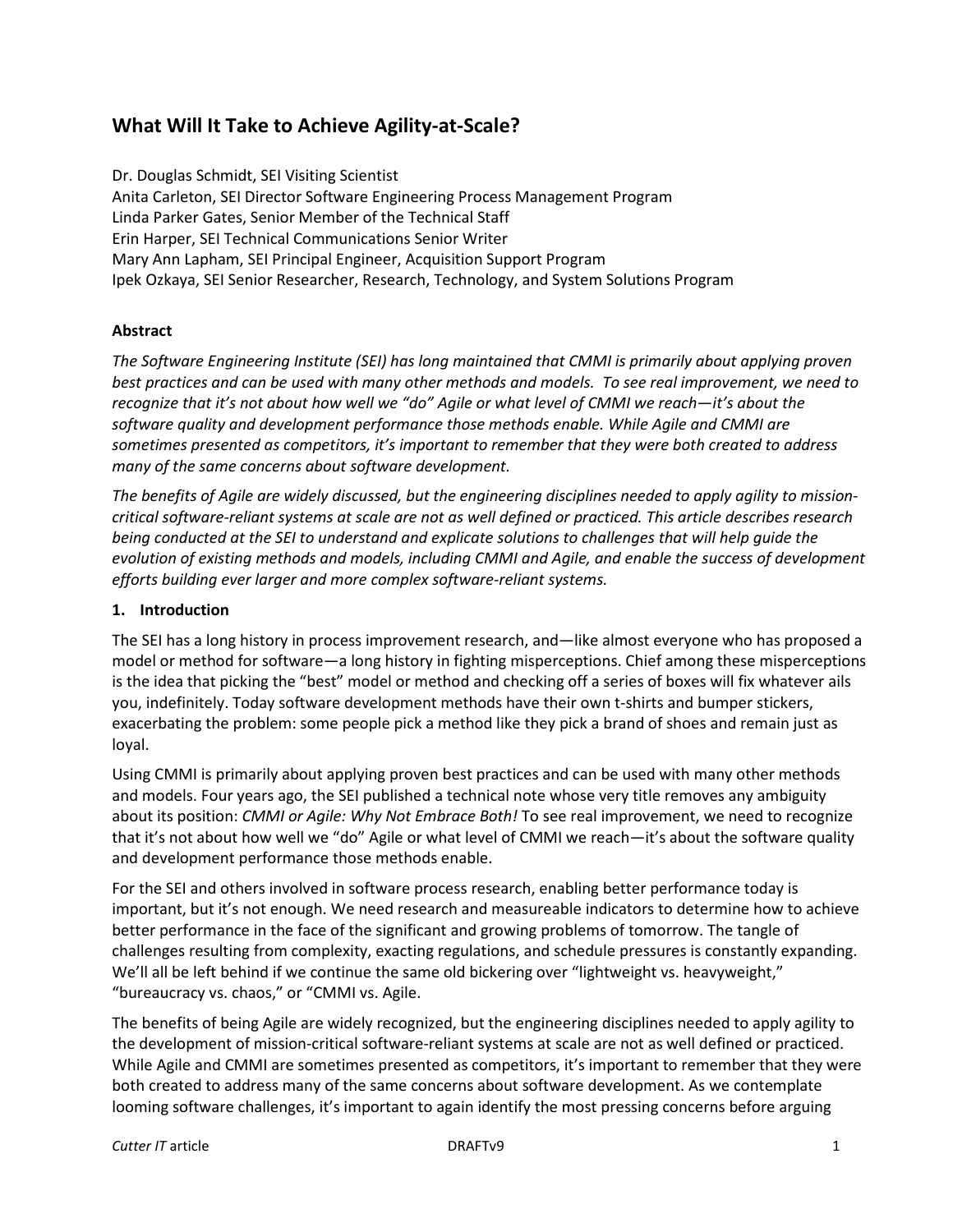about the solutions. Understanding and explicating future challenges will help guide the evolution of existing methods and models, including CMMI and Agile, and identify new areas of research that will enable the success of ever larger and more complicated systems.

Over the past several years, the SEI has embarked on a multi-dimensional approach to achieving *agility-atscale*, which means improving the agility of software development for large-scale software-reliant systems (such as mission-critical acquisition programs developed by the Department of Defense (DoD) and other organizations), while providing visibility into release planning and system quality. The remainder of this article describes five related areas of concern that are prompting SEI research on agility-at-scale:

- reducing integration risk with architecture
- defining metrics to measure and model performance outcomes
- managing technical debt
- applying Agile principles in the strategic planning processes
- defining practical guidance and piloting Agile methods in the DoD [1]

#### **2. Reducing Integration Risk with Architecture**

Software architecture is critical to successful development, serving as the blueprint for both the system and the project developing it. Architecture is especially important when developing large, complex, and distributed systems, but determining how much architecture is needed is not easy. Early or overproduction of architecture can create delay, while too little architecture production can result in integration defects that lead to significant and costly rework. While Agile techniques have been successful in improving efficiency when projects involve small teams, applying the same concepts to large-scale distributed systems— including the rest of an organization that has priorities larger than the development team—is critical for success at scale. One way the SEI is addressing the challenge of scaling is by investigating the amount of architecture needed, when it is needed, and the influence architecture exerts on managing teams [2].

The SEI architecture work relies on the definition of quality attributes, such as those for performance, security, modifiability, reliability, and usability. Architects need to understand their designs in terms of quality attributes; for example, they need to understand whether they will achieve deadlines in realtime systems, what kind of modifications are supported by their design, and how the system will respond in the event of a failure. The quality attributes important for an architecture are rigorously defined with the stakeholders and used to drive functional requirements. CMMI v1.3 is significantly more architecture-oriented than previous versions and maintains a quality attribute thread through most process areas. But we still need a way to determine how much architecture is enough to support integration without causing unnecessary delay.

Ongoing SEI research is focused on providing software and systems architects with a decision making framework for reducing integration risk with Agile methods, thereby reducing the time and resources needed for related work. A primary objective is to identify critical properties of Agile software development influenced by architectural decisions that reduce lifecycle time. Identifying these properties is an important first step in giving stakeholders the tools they need to make informed decisions about which properties to control for better outcomes. After the properties identified in this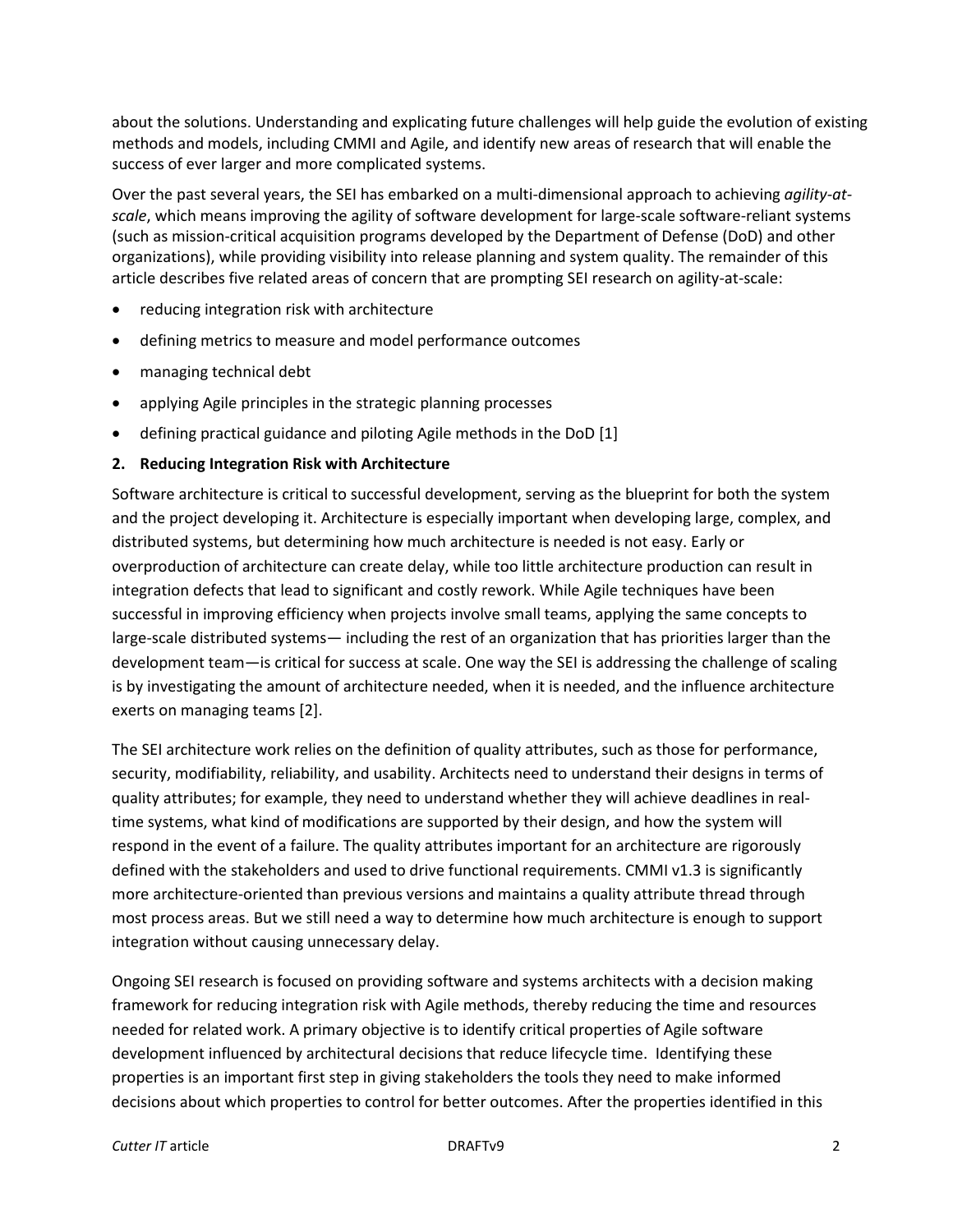first phase of the work are reviewed with collaborators, an architectural decision model can be made that allows software or systems architects to analyze the ramifications of their decisions, especially those related to interfaces and how the parts of the system are connected. The model also helps determine a structure for a system that will achieve quality attribute requirements.

This architecture-centric approach can be used to test the hypothesis that modeling architectural decisions during early stages of development will reduce cycle time. Cycle time could be reduced upstream by enabling an earlier start of development. Likewise, it could be reduced downstream by decreasing rework costs attributed to architectural decisions that affect integration.

Another component of the SEI's research in this area explores strategies for improving the relationship between architecture decisions and complex collaborative team interaction. A barrier often arises when partitioning decisions made by architects are not aligned with the groups of teams needed for large systems. Another barrier is alignment of the teams beyond the development team, including system engineering, testing, validation and verification, and certification and accreditation. The ramifications of a misalignment often appear during the integration of components built by different teams, where incompatibilities can lead to significant rework.

To map, analyze, and support the architectural decisions of industry collaborators, the SEI is mapping its approach into a cyber-social conceptual model being developed by the University of Virginia as part of its research on social networks and the value of relationships between decision makers in a system.

#### **3. Defining Metrics to Measure and Model Performance Outcomes**

Unproven assertions make up a lot of what people think they know about software development, an inevitable consequence of a dearth of quantifiable and validated information in the field. Yet data is the critical, irreplaceable component of every successful effort to model, improve, or measure performance. As such, the SEI supports the principle that using data-centric approaches is integral to advancing the discipline of software engineering. There is significant variation, however, in exactly what is collected and how it is reported. For example, the speed and effort related to completing a unit of work—usually a story point—is used to track velocity, but it is not generally beneficial to compare velocity across Agile projects.

To be useful for analysis in large-scale, mission-critical projects, data must be consistently defined, validated, and shared, which can be a challenge no matter the development method used. That's why SEI researchers are focusing on the creation and implementation of measurement frameworks and on measuring actual outcomes. A good measurement framework guides the collection, analysis, and—what many forget is the ultimate goal—*use* of the data to take action. If used as intended, the CMMI can be a source of guidelines for building a successful process and measurement framework compatible with any development method. The measurement framework used in the SEI's Team Software Process (TSP) method—compatible with both CMMI and Agile methods—has yielded some of the most high quality, fine-grained, statistically validated data available. In fact, TSP's intrinsic measurement framework and its ability to generate this type of data for analysis have made it a preferred method for developing safetycritical software.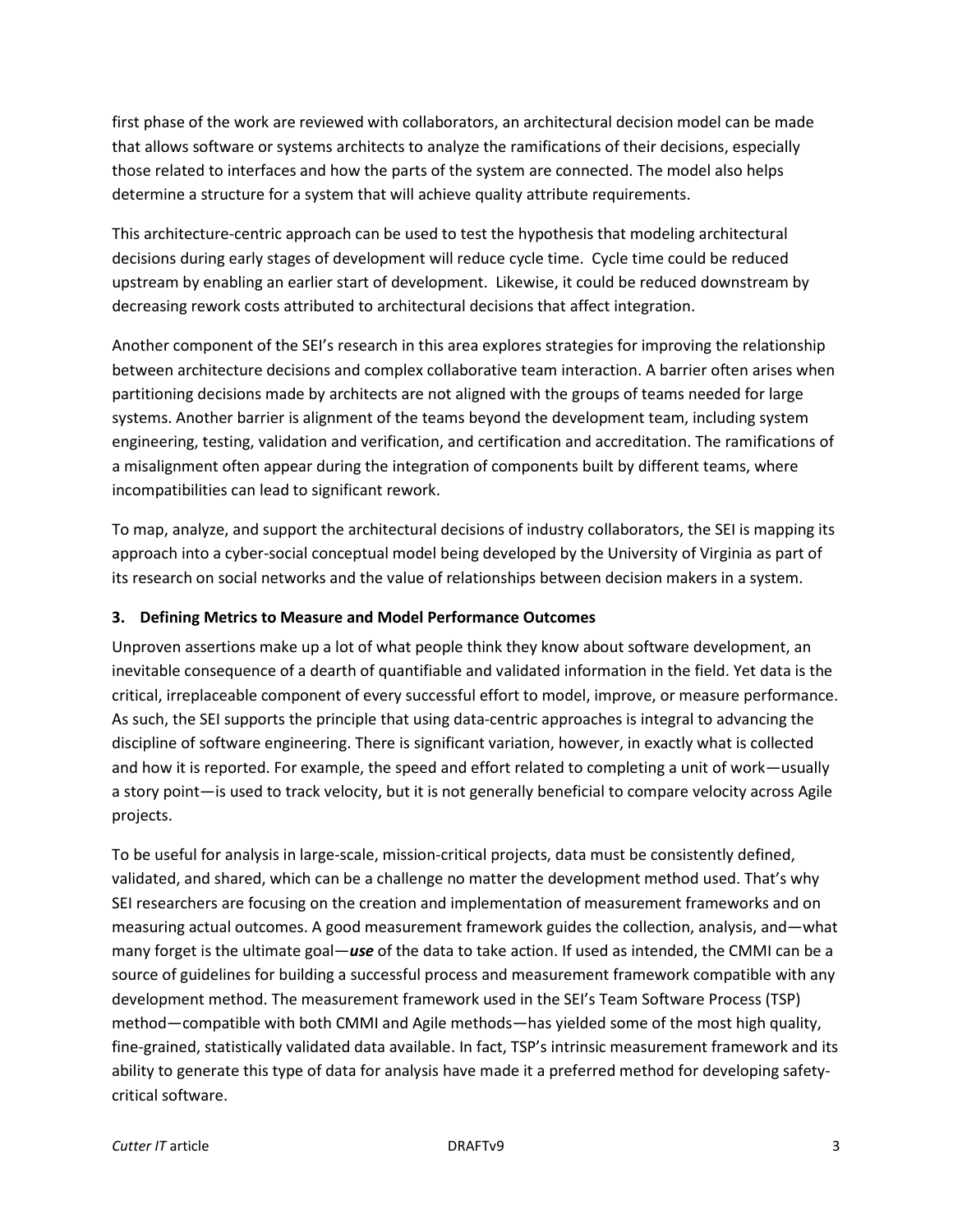As Agile has seen widespread use, the need for related measurement information has also grown. Software development organizations want to know which practices pay off, which work best in organizations similar to theirs, and why some of their Agile projects produce better results than others. Customers acquiring software want to know if a software developer is simply saying they are "doing Agile" or if their performance outcomes actually show the benefits of Agile methods. It is notable that the *Ten Year Agile Retrospective* cites data from several implementations of Agile and CMMI used together [3]. As the Agile community evaluates its past achievements and makes plans to build on its success, it too has to rely on implementations that included a measurement framework and produced accessible, analyzable data.

When evaluating the use of Agile, however, the community should avoid the pitfalls of measuring compliance instead of performance, a problem that has dogged some poor implementations of CMMI. Those who use CMMI primarily as compliance model—checking off processes for an appraisal—do not necessarily see performance improvements. Similar problems emerge with Agile. You can't determine if an organization is actually using Agile and experiencing related performance enhancements by evaluating them against a checklist of Agile practices. For example, if being "agile" means responding rapidly and efficiently to change, with consistency, then outcome measures need to be in place for response time, efficiency, and consistency.

Current SEI research in measuring performance is being conducted with Tecnologico de Monterrey, using TSP data to validate past performance outcomes independently.

## **4. Managing Technical Debt**

Technical debt refers to the degraded quality resulting from the rapid delivery of software capabilities to users. A delicate balance is needed between the desire to release new software capabilities rapidly to satisfy users and the desire to practice sound software engineering that reduces subsequent rework. Adopting Agile practices at scale without considering their long-term implications can easily lead to technical debt.

There are many different measures of technical debt. Some Agile projects define and measure technical debt as lines of code that are poorly written or poorly refactored, do not follow coding standards, or are not supported with sufficient unit tests, as well as measuring the amount of code duplication. Ward Cunningham, who coined the term "technical debt," stated that shipping code quickly is like going into debt. A little debt speeds up development and can be beneficial as long as the debt is paid back promptly with a rewrite that reduces complexity and streamlines future enhancements. In fact, much of the existing literature on technical debt focuses on code-level issues, such as reducing the time needed to modify software functions, add new features, or fix bugs.

SEI research reveals that it's also important for organizations to consider how to best describe technical debt from architecture- and system-level perspectives. Our research in this area focuses on managing debt as an Agile software architecture strategy [4]. Specifically, SEI researchers are identifying implications to cost when architectural changes are needed. Often, when a particular symptom in a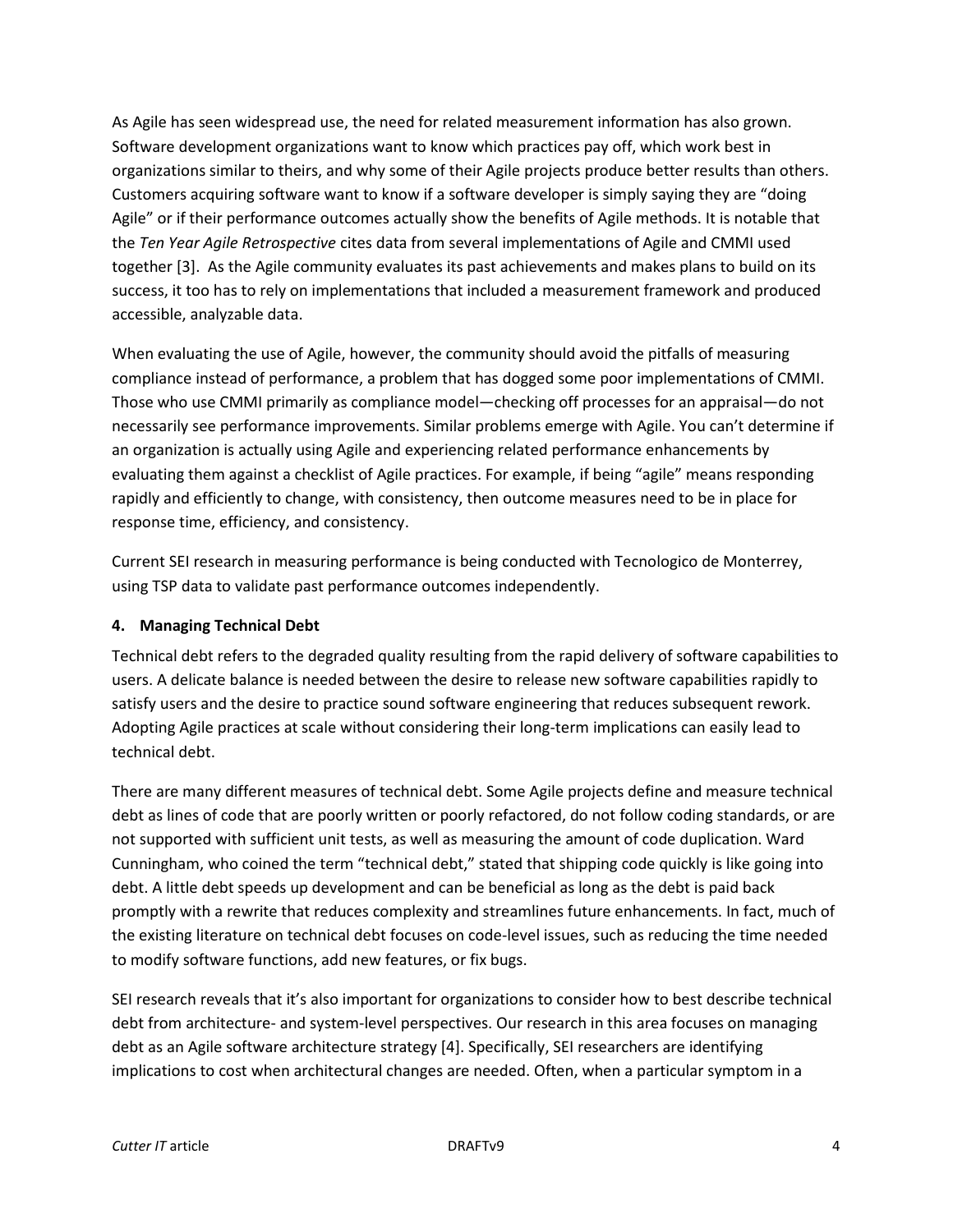system is described as technical debt, it's not just the code that is bad; it's also accumulating problems in terms of architectural changes that have occurred throughout the system's development.

The SEI's work on quantifying technical debt does include code, but primarily focuses on quantifying debt early in the lifecyle, when code analysis alone may provide insufficient direction. Specifically, our research focuses on understanding the right set of architectural models that can be used seamlessly within Agile software development methods to help development teams understand the impact of rework. Modeling software development decisions is important in solving key issues observed in largescale, long-term projects. Decisions concerning architecture should be continuously analyzed and actively managed since they incur cost, value, and debt.

While SEI research focusing on opportunities for developing and quantifying effective payback strategies for technical debt is ongoing, there are some immediate actions you can take to manage technical debt, no matter what development method is being used:

- Make technical debt visible, even if it's just acknowledging that there is a problem.
- Differentiate strategic, structural technical debt from unintended debt incurred as a result of factors like low code quality, bad engineering, or practices that have not been followed.
- Bridge the gap between the business and technical sides.
- Associate technical debt with risk and track it explicitly.

## **5. Applying Agile Principles in Strategic Planning Processes**

Changing the practices of an organization is rarely easy, as demonstrated many times throughout the years of SEI research in process management. These challenges are not related to a particular model or method; instead, the further the new practices and their methods are from current practice, the more difficult, time-consuming, and resource-consuming the change is. As the appeal of Agile development methods in the software development community has grown, so have the complaints that organizational culture is impeding adoption and results. Aligning practices in related area—such as management and planning—can help to create a cohesive organizational culture [5].

Current SEI research is examining the value of bringing agility to the strategic planning process. Strategic planning is the process of defining an organization's plans for achieving its mission and is a critical foundation for executing work [6]. It sets the stage for division- and unit-level planning, as well as enterprise architecture, process improvement, risk management, portfolio management, and any other enterprise-wide initiatives. Strategic planning typically follows this general sequence:

- 1. Scope the strategic planning effort.
- 2. Build a foundation of organizational information.
- 3. Define goals and objectives in terms of the organizational need and desired outcome.
- 4. Identify potential strategies for achieving the objectives.
- 5. Develop action plans.
- 6. Identify project measures.
- 7. Execute the work.
- 8. Track progress.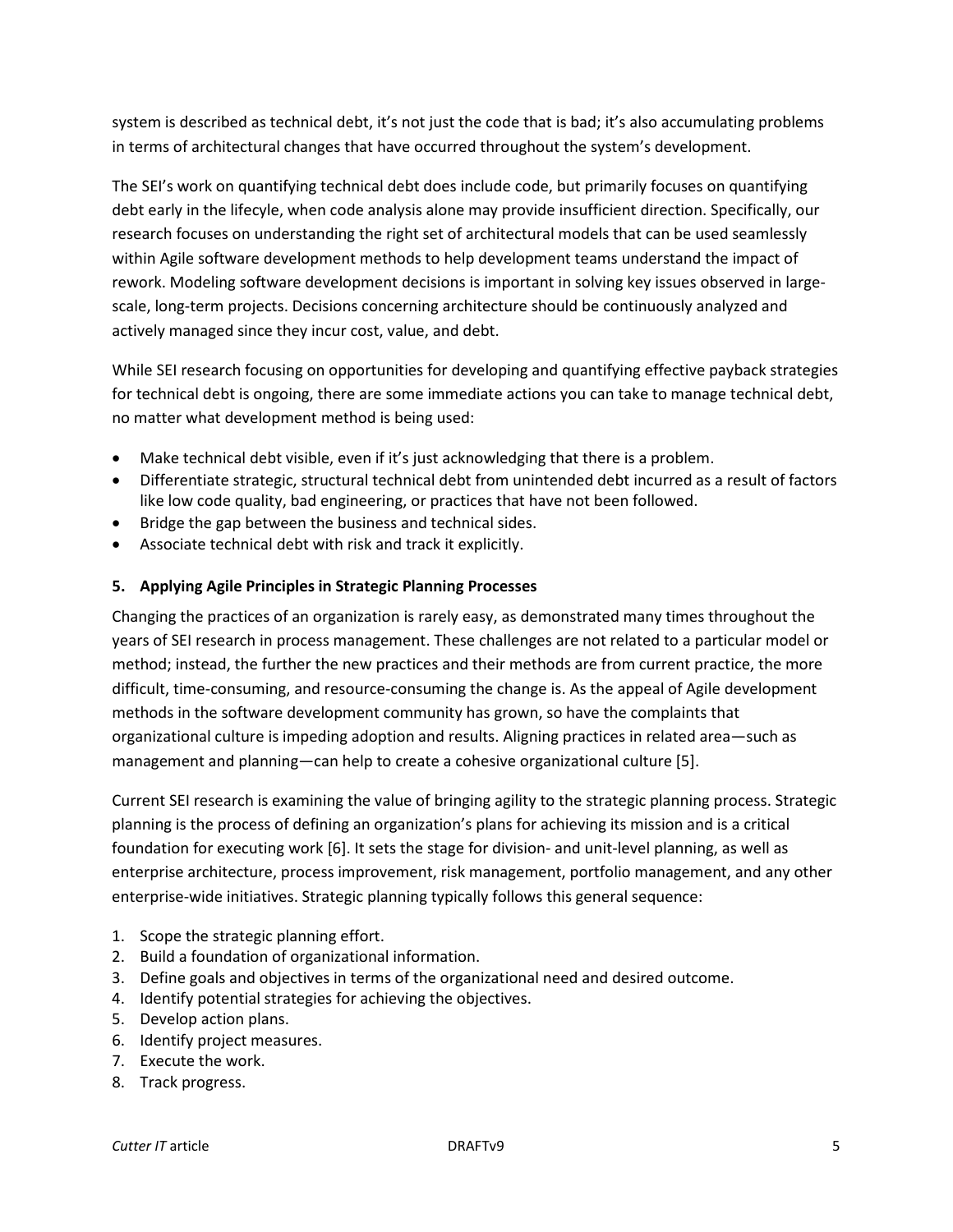SEI research previously investigated the integration of the Critical Success Factor (CSF) method and future scenario planning into the strategic planning process [7]. CSFs are factors that determine group or company success, including key jobs that must be done exceedingly well. Future scenarios are a tool for exploring multiple, possible "futures" and developing decisions or strategies that will serve the uncertain future well. Together, these two techniques help foster strategic thinking, which is a strong complement to strategic planning. They also provide some leverage points for making strategic planning more nimble, and can be used to help an organization pursuing the four key values presented in the Agile Manifesto.

A strong process is important for effective strategic planning, but placing value on interactions between leadership and staff and face-to-face conversations enhances the value of the strategic planning process. This supports the first Agile principle of "Individuals and Interactions Over Processes and Tools," as both the CSF method and scenario planning rely heavily on individuals and interactions. These conversations themselves bring value to strategic planning.

A common criticism of strategic planning is that it over-emphasizes deconstruction of the past and present while creating the illusion that we can anticipate the future. In the second Agile principle, "Working Software Over Comprehensive Documentation," replacing "working software" with "tangible results" (to accommodate the strategic planning domain), represents a productive strategy for focusing efforts on shorter-term accomplishments over thoroughly documented commitments about the future.

The third principle, "Customer Collaboration Over Contract Negotiation," is not quite as pertinent since strategic planning does not involve contract negotiation. A strategic plan does, however, serve as an informal contract with the organization, and involving customers in scenario planning brings an external perspective that can be critical to getting quality results.

This fourth principle, "Responding to Change Over Following a Plan," offers perhaps the greatest potential for improving the way strategic planning is conducted and the results realized in implementation. A good strategic-planning process has always done more than just produce a plan—it supports ongoing strategic thinking, discussion, and behavior. Strategic thinking focuses on finding and developing organizational opportunities and creating dialogue about the organization's direction—these are the foundation of an organization's readiness to respond to change. Strategic planning is enhanced by strategic thinking, which makes planning adaptive and in sync with an evolving environment.

To bring agility to the strategic planning process, adjustments are probably most effective when made to steps 3 and 8 of the strategic planning process outlined above. Step 3 (Define goals and objectives) benefits from a focus on the first value (individuals and interactions) and the third value (customer collaboration). Step 8 (Track progress) is enhanced through a focus on the second value (recast as "tangible results") and the fourth value (responding to change).

The SEI is conducting additional applied research in other areas of management and acquisition that are affected when Agile development methods are introduced. Picking an Agile process and following it step by step without fully embracing the culture can provide some benefit. If being agile is the goal, however, then a culture of agility must be created. The culture goes beyond using an Agile software delivery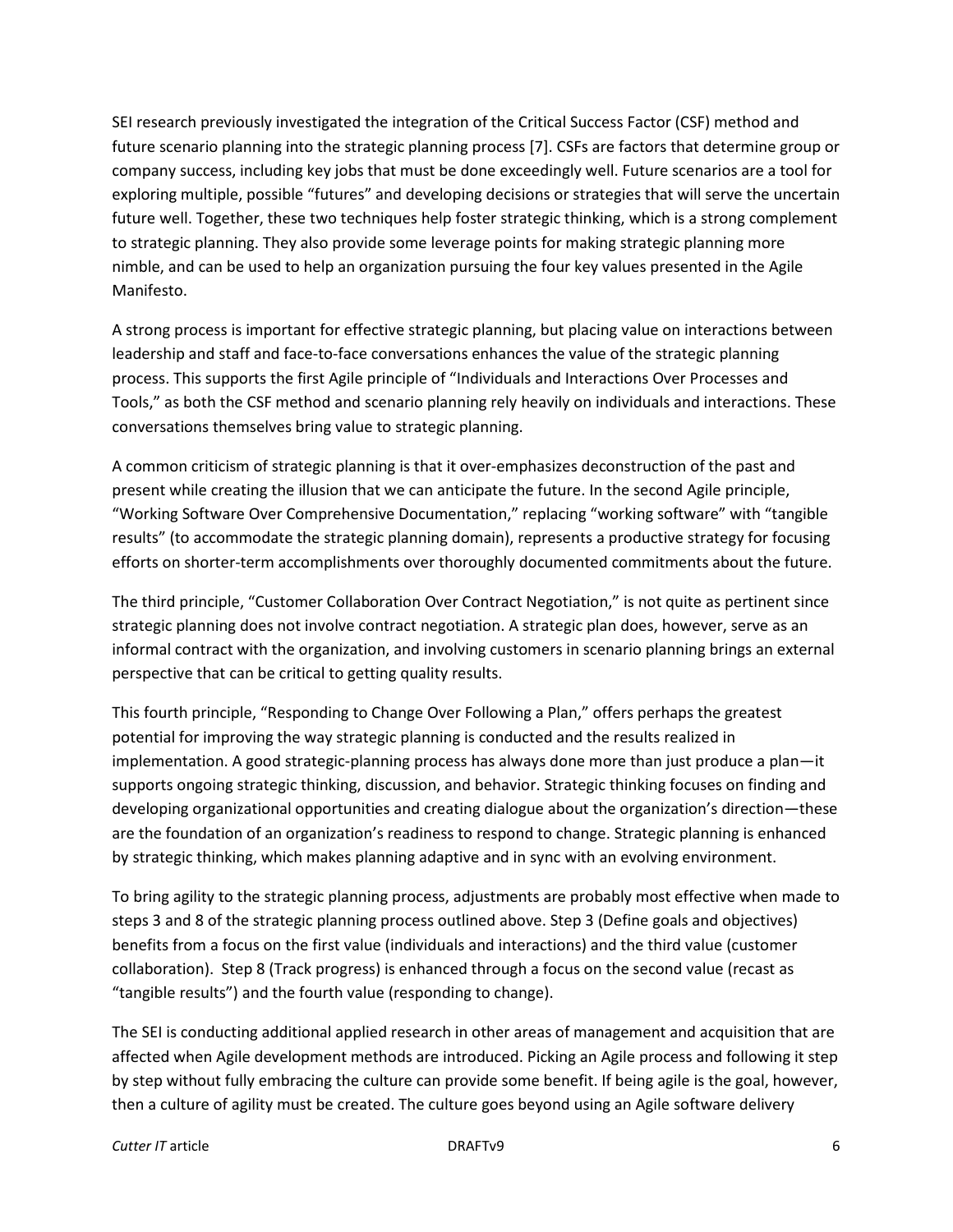process, it seeks to change what the team values, measures, and delivers. Understanding the challenges organizations have when their organizational cultures and management systems do not easily sync with Agile principles can make the difference in success and failure.

## **6. Defining Practical Guidance and Piloting Agile in the Department of Defense**

Through applied research, the SEI is exploring the use of Agile approaches at scale in software-intensive systems developed by the DoD [8] [9]. While the goal of this work to date has been to provide prudent, pragmatic support for implementing Agile methods in the DoD, the lessons learned also apply to those who want to incorporate these methods in other highly regulated environments. Policies, regulations, and other governing documents aside, the main difference between using Agile and a more traditional method in these environments is the requirement for different management and technical approaches. Through this work we have identified several issues and challenges when implementing Agile in a DoD environment. A few of the more broadly applicable involve the mismatch between the documentation produced and required, adjusting teams to include new types of team members (such as end users), and understanding the differences in integration and test.

One stumbling block for the adoption of Agile in the DoD is the requirement for capstone technical review events, such as preliminary design review and critical design review. Agile methods typically do not produce the types of documentation expected at these milestones. Instead, they provide working prototypes and, in some cases, a subset of requirements implemented as usable software. Expectations and criteria for acceptance must therefore be established at the beginning of the contract that meet both the contractual needs and allow for the use of Agile methods. Since Agile produces the final product iteratively, the expectations and criteria for acceptance must be compatible.

Another disparity is in end-user access and involvement, which in Agile often means end users are integral members of the iteration team. This approach is not always practical with joint programs and the myriad of stakeholders served by a large, software-reliant system. Some effects of this problem can be mitigated by agreeing on a proxy for end users day-to-day interactions and inviting end users to all demos. Other changes in team composition are often needed as well. Two important positions new to those accustomed to more traditional teams are the Agile advocate and the end-user representative. An Agile advocate provides real-time answers to immediate Agile issues, while the end-user representative not only represents the end users but also has the authority (within delegated limits) to direct the contractor.

Integration and test is also different using Agile methods. Continuous integration and test of some form is done within Agile teams, which is often contrary to the traditional approach where integration is done at the end of a release cycle. If the final integration and test is being used for system acceptance, then most likely an independent external team will conduct the work. Continuous integration and test during development using Agile methods, however, should mean that there are less risks to overcome since more issues should be found earlier.

#### **7. Concluding Remarks**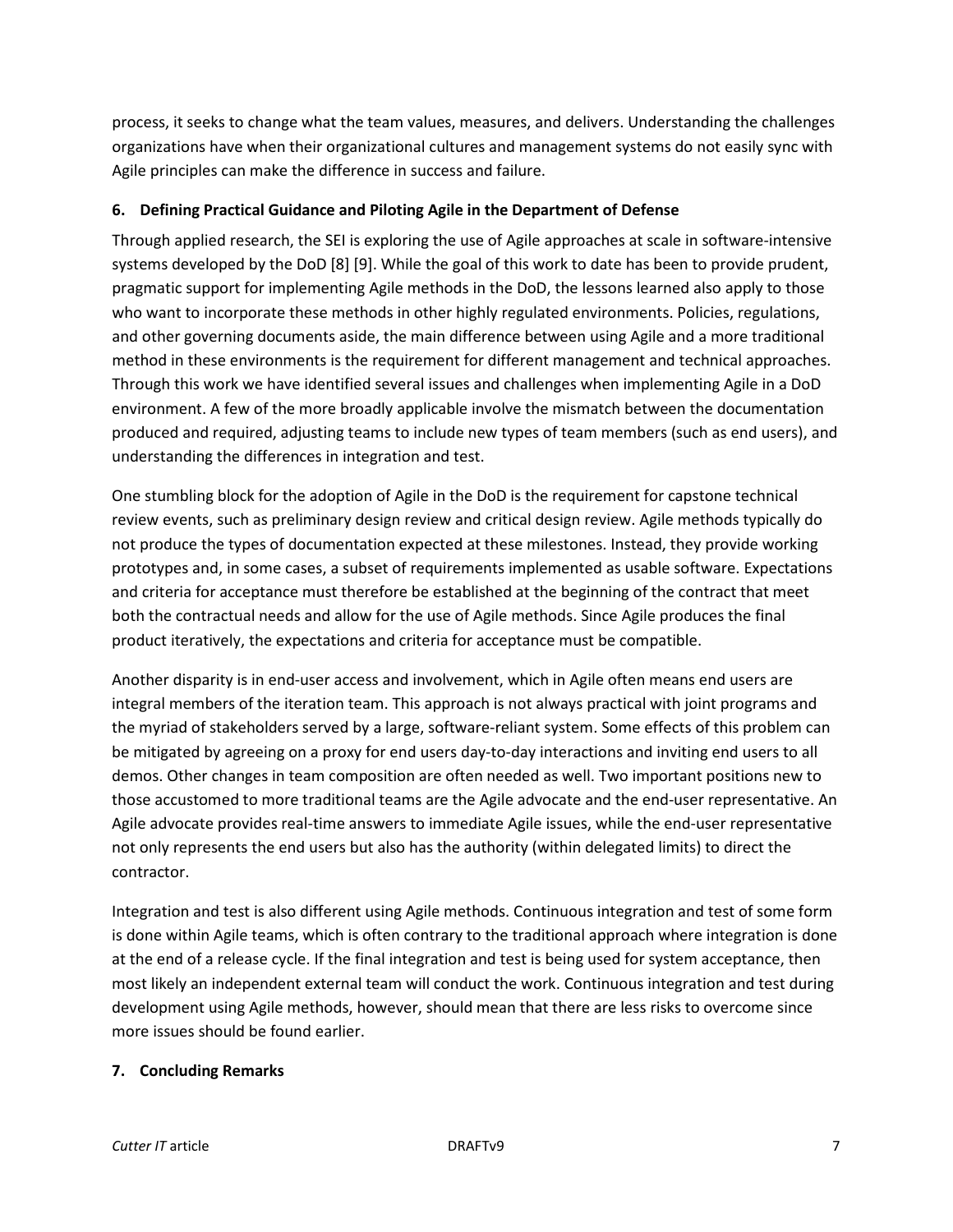The mission of the SEI is to advance software engineering and related disciplines. While some practitioners may continue to debate *ad nauseam* whether CMMI and Agile (or other methods and models) can co-exist and which method is "right," our research remains focused on the big picture: what problems still exist or loom in the future that impede progress and introduce significant risk in our software-dependent society? As we set our research agenda to find solutions to these problems, we focus not on hype and self-reported outcomes, but on measured performance and practices that can be empirically validated.

We believe maintaining agility in the development of mission-critical software-reliant systems at scale is an issue that will significantly affect our future. Agility is not a capability that you achieve by accident, but like agility in sports, it requires teamwork, strategy, training, planning, measurement, and discipline. The SEI's research and transition efforts have concentrated in recent years on enhancing and evaluating lightweight approaches and processes to address what's needed and required by our sponsors, partners, customers, and other stakeholders. Meeting these needs involves scaling up Agile methods to the mission-critical software-reliant systems common in the DoD, as well as mission-critical programs in other domains, including finance, telecommunications, energy, space exploration, and aviation.

In our experience to date, we've found that striking the right balance between agility and discipline is essential for organizations seeking to implement Agile methods at scale [10]. In particular, while organizations work to improve agility, they must do so in a measured, disciplined way. Understanding how and when to implement Agile methods in large, mission-critical software-reliant systems is possible only through the research and evaluation of the performance outcomes methods provide, whether the methods are classified as Agile or CMMI or something else. The areas of concern described in this article represent the underpinnings of the SEI's research on agility-at-scale.

## **References**

[1] *Agile Research Forum*, SEI Webinar Series. Software Engineering Institute, Carnegie Mellon University, 2012.<http://www.sei.cmu.edu/go/agile-research-forum/>

[2] Nord, Robert. "Rapid Lifecycle Development in an Agile Context." SEI Blog. Software Engineering Institute, Carnegie Mellon University, 2012[. http://blog.sei.cmu.edu/post.cfm/rapid-lifecycle](http://blog.sei.cmu.edu/post.cfm/rapid-lifecycle-development-in-an-agile-context)[development-in-an-agile-context](http://blog.sei.cmu.edu/post.cfm/rapid-lifecycle-development-in-an-agile-context)

[3] Sutherland, Jeff. "Ten Year Agile Retrospective: How We Can Improve in the Next Ten Years," MSDN Library, Visual Studio, 2010[. http://msdn.microsoft.com/en](http://msdn.microsoft.com/en-us/library/hh350860%28v=vs.100%29.aspx#CommunityContent)[us/library/hh350860%28v=vs.100%29.aspx#CommunityContent](http://msdn.microsoft.com/en-us/library/hh350860%28v=vs.100%29.aspx#CommunityContent)

[4] Bachmann, Felix; Nord, Robert L.; and Ozkaya, Ipek. "Architectural Tactics to Support Rapid and Agile Stability." *Crosstalk 25*, 3 (May/June 2012).

[5] Lapham, Mary Ann; Miller, Suzanne; Adams, Lorraine; Brown, Nanette; Hackemack, Bart; Hammons, Charles (Bud) ; Levine, Linda; & Schenker, Alfred. *Agile Methods: Selected DoD Management and Acquisition Concerns* (CMU/SEI-2011-TN-002). Software Engineering Institute, Carnegie Mellon University, 2011.